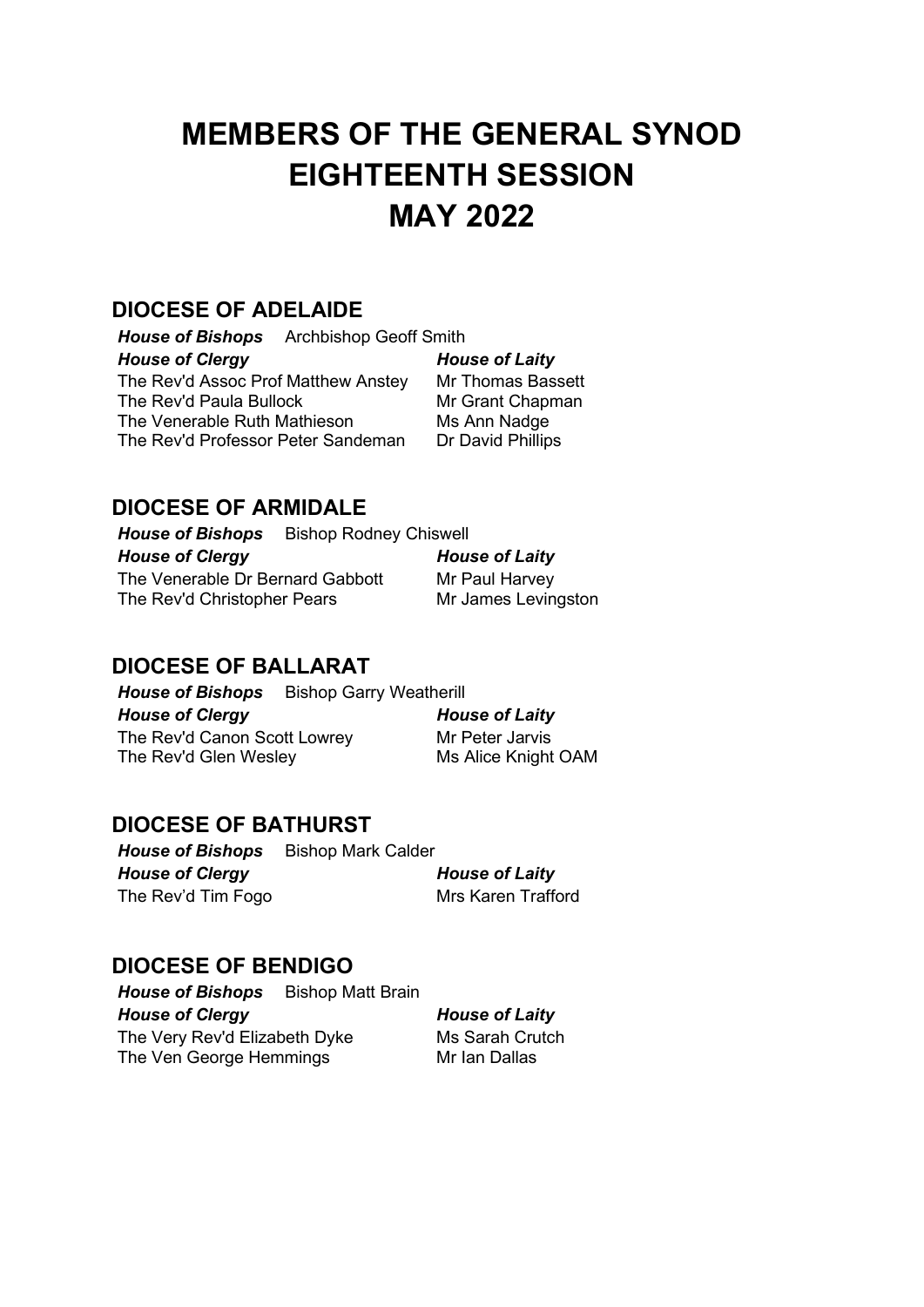## **DIOCESE OF BRISBANE**

*House of Bishops* Archbishop Phillip Aspinall AC

### *House of Clergy House of Laity*

The Very Rev'd Peter Catt **Vacant** The Rt Rev'd Jeremy Greaves Mr Timothy Coates The Rev'd Suzanne Grimmett Mr Alan Gallimore The Rev'd Canon Gary Harch Dr Christopher Gourlay The Rt Rev'd Jonathan Holland<br>
The Venerable Geoffrev Hovte<br>
Dr Ruth Kerr The Venerable Geoffrey Hoyte The Rev'd Lynda Johnson Ms Kay Lauchland The Rev'd Adam Lowe Justice Debra Mullins The Rt Rev'd John Roundhill **Mr Tim Reid**<br>The Rt Rev'd Cameron Venables Mr Allan Thomson The Rt Rev'd Cameron Venables

## **DIOCESE OF BUNBURY**

**House of Bishops** Bishop Ian Coutts *House of Clergy House of Laity* The Very Rev'd Darryl Cotton Dr Renae Barker The Rev'd Dr Charlotte Morris Mrs Marilyn Royer

## **DIOCESE OF CANBERRA & GOULBURN**

**House of Bishops** Bishop Mark Short *House of Clergy House of Laity* The Rev'd Canon Patrick Cole Mr Trevor Ament The Rev'd Judy Douglas Mr Wayne Harris<br>The Venerable Tom Henderson-Brooks Mr Tim McGhie The Venerable Tom Henderson-Brooks The Rev'd David McLennan Ms Helen Rainger The Rev'd Dr Katherine Rainger Acting Justice Richard Refshauge The Rt Rev'd Carol Wagner Mrs Margaret Wheelwright

## **DIOCESE OF GIPPSLAND**

*House of Bishops* Bishop Richard Treloar *House of Clergy House of Laity* The Venerable Graham Knott The Hon Robert Fordham AM The Rev'd Tracy Lauersen Mr Richard Connelly

## **DIOCESE OF GRAFTON**

*House of Bishops* Bishop Murray Harvey *House of Clergy House of Laity* The Venerable Tiffany Sparks Canon Terry Shorten The Rev'd Christian Ford Mr Christopher Nelson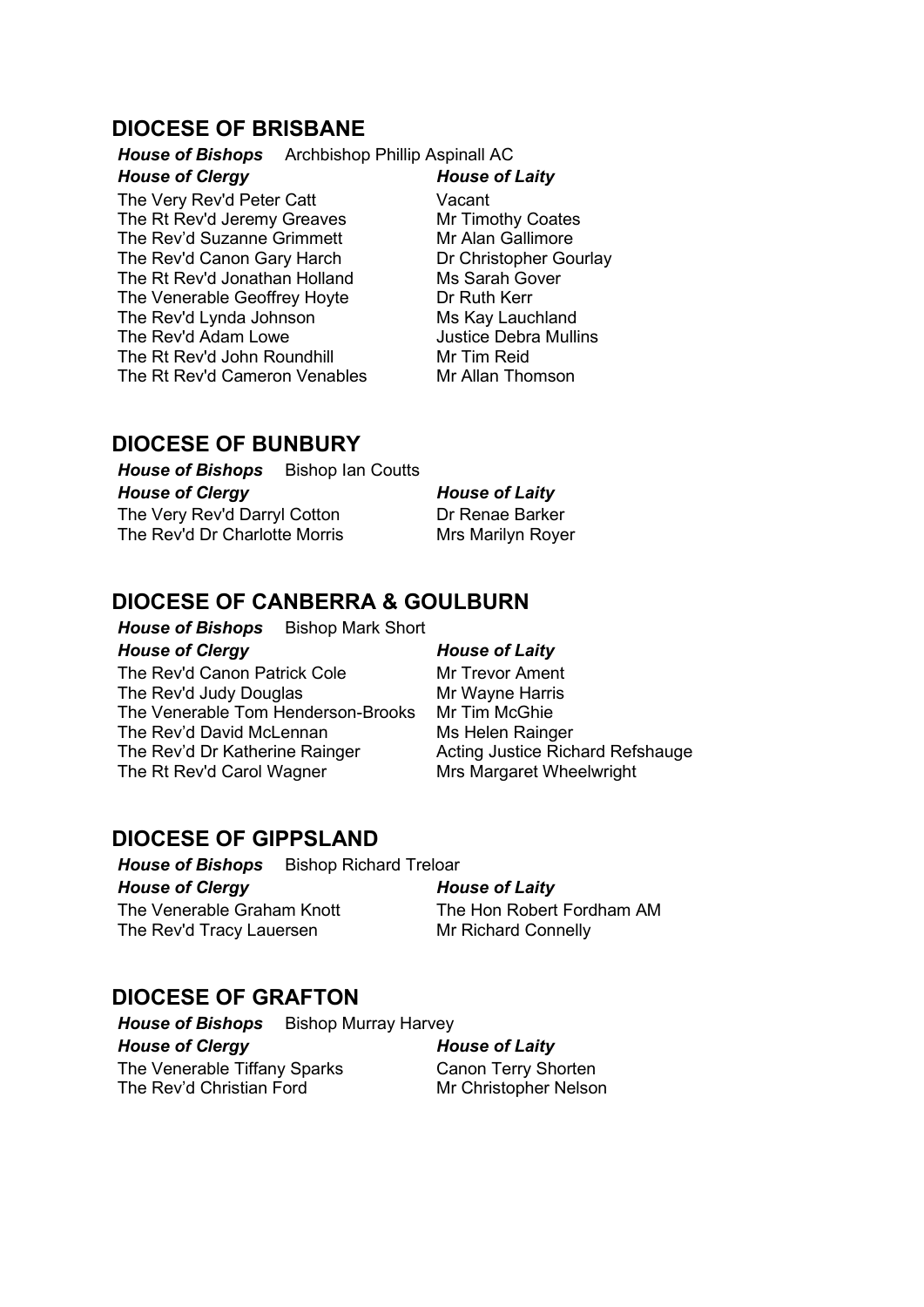## **DIOCESE OF MELBOURNE**

*House of Bishops* Archbishop Philip Freier

### *House of Clergy House of Laity*

The Venerable Gregory Allinson Dr Timothy Arnold-Moore The Rev'd John Baldock Ms Jillian Batterbury The Rt Rev'd Dr Paul Barker Dr Leanne Beagley The Rev'd Canon Dr Rhys Bezzant Mrs Michelle Budhathoki The Rev'd Dr Michael Bird Dr Sally Burt The Rt Rev'd Genieve Blackwell The Rev'd Len Firth Ms Elizabeth Culhane The Rev'd John Forsyth Dr Jennifer George The Rt Rev'd Stephen Hale **Dr Ian Gibson**<br>
The Rev'd Shane Hubner **Number** Ms Seak-King Huang The Rev'd Shane Hubner The Rev'd Dr Jonathan Kuan Mrs Fiona McLean The Rev'd Canon Prof Dorothy Lee Mr Alexander Milner The Rev'd Professor Mark Lindsay Mr Colin Reilly The Rev'd Peter MacPherson Canon Michael Shand AM QC The Rt Rev'd Kate Prowd<br>
The Rev'd Natalie Rosner<br>
Ms Dianne Shay<br>
Professor Peter Sherlock The Rev'd Natalie Rosner The Rev'd Alexander Ross<br>
The Rev'd Wavne Schuller<br>
Mr Michael Urwin The Rev'd Wayne Schuller

## **DIOCESE OF NEWCASTLE**

### *House of Bishops* Bishop Peter Stuart

*House of Clergy House of Laity*

The Very Rev'd Katherine Bowyer Mr Howard Benson<br>The Venerable Canon Arthur Copeman Dr Di Ravson The Venerable Canon Arthur Copeman The Rev'd Nathan Killick Mr Stuart Southwell The Rt Rev'd Sonia Roulston Mrs Sue Williams

## **DIOCESE OF NORTH QUEENSLAND**

*House of Bishops* Bishop Keith Joseph *House of Clergy House of Laity* The Venerable Jeffery Coop Mrs Sally Cavalieri

The Venerable Christopher Wright OAM Dr Reuben Scott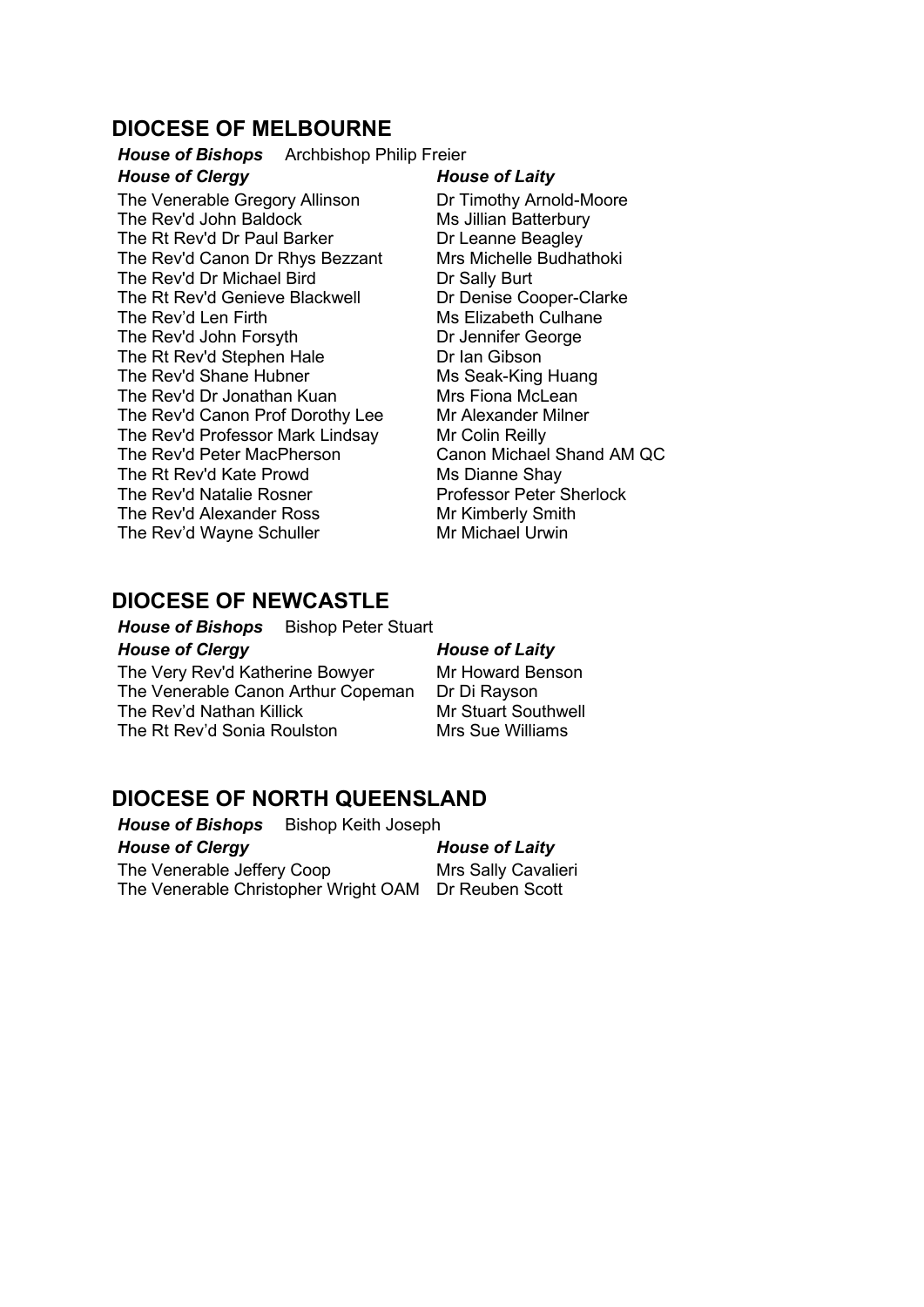## **DIOCESE OF NORTH WEST AUSTRALIA**

*House of Bishops* Bishop Gary Nelson *House of Clergy House of Laity* The Rev'd Simon Roberts **Dr Khim Harris** 

## **DIOCESE OF PERTH**

*House of Bishops* Archbishop Kay Goldsworthy AO

*House of Clergy House of Laity* The Venerable Peter Boyland Mr Eric Ross-Adije The Very Rev'd Chris Chataway Ms Carine Collins The Rev'd Dave Deeny Mr Philip Goldsworthy The Rev'd Katrina Holgate Mr Alan Dungey The Rt Rev'd Jeremy James Dr Bill Leadbetter The Rev'd Dr Elizabeth Smith AM Mr Keith Stephens The Venerable Angela Webb **Dr Carolyn Tan**<br>
The Rt Rev'd Kate Wilmot **Numer Mrs** Julie Ward The Rt Rev'd Kate Wilmot

## **DIOCESE OF RIVERINA**

**House of Bishops** Bishop Donald Kirk *House of Clergy House of Laity* The Venerable Peter Richards Mr William Barwick

## **DIOCESE OF ROCKHAMPTON**

*House of Bishops* Bishop Peter Grice *House of Clergy House of Laity* The Rev'd Jennifer Hercott Canon Valerie Gribble ML

## **DIOCESE OF SYDNEY**

*House of Bishops* Archbishop Kanishka Raffel *House of Clergy House of Laity* The Rev'd Dr Marshall Ballantine-Jones Mr Rowen Atkinson The Rev'd Andrew Bruce Mr Garth Blake AM SC The Rev'd Canon Phillip Colgan Mrs Briony Bounds The Rev'd Roger Cunningham Mr John Breen The Rt Rev'd Chris Edwards<br>
The Rev'd Dr Andrew Ford Mrs Kirsten Bucknell The Rev'd Dr Andrew Ford The Rev'd Nigel Fortescue Mrs Stacey Chapman The Rev'd Stephen Gibson Mrs Jackie Coffey The Very Rev'd Sandy Grant Mrs Louise Cunningham<br>The Rev'd Kate Haggar Mr Michael Easton The Rev'd Kate Haggar The Rev'd James Harricks Mr Clive Ellis The Venerable Kara Hartley Mr James Flavin The Rt Rev'd Peter Hayward<br>
The Rev'd Dr David Hohne Mr Philip Gerber The Rev'd Dr David Hohne The Rt Rev'd Gary Koo Mr Daniel Glynn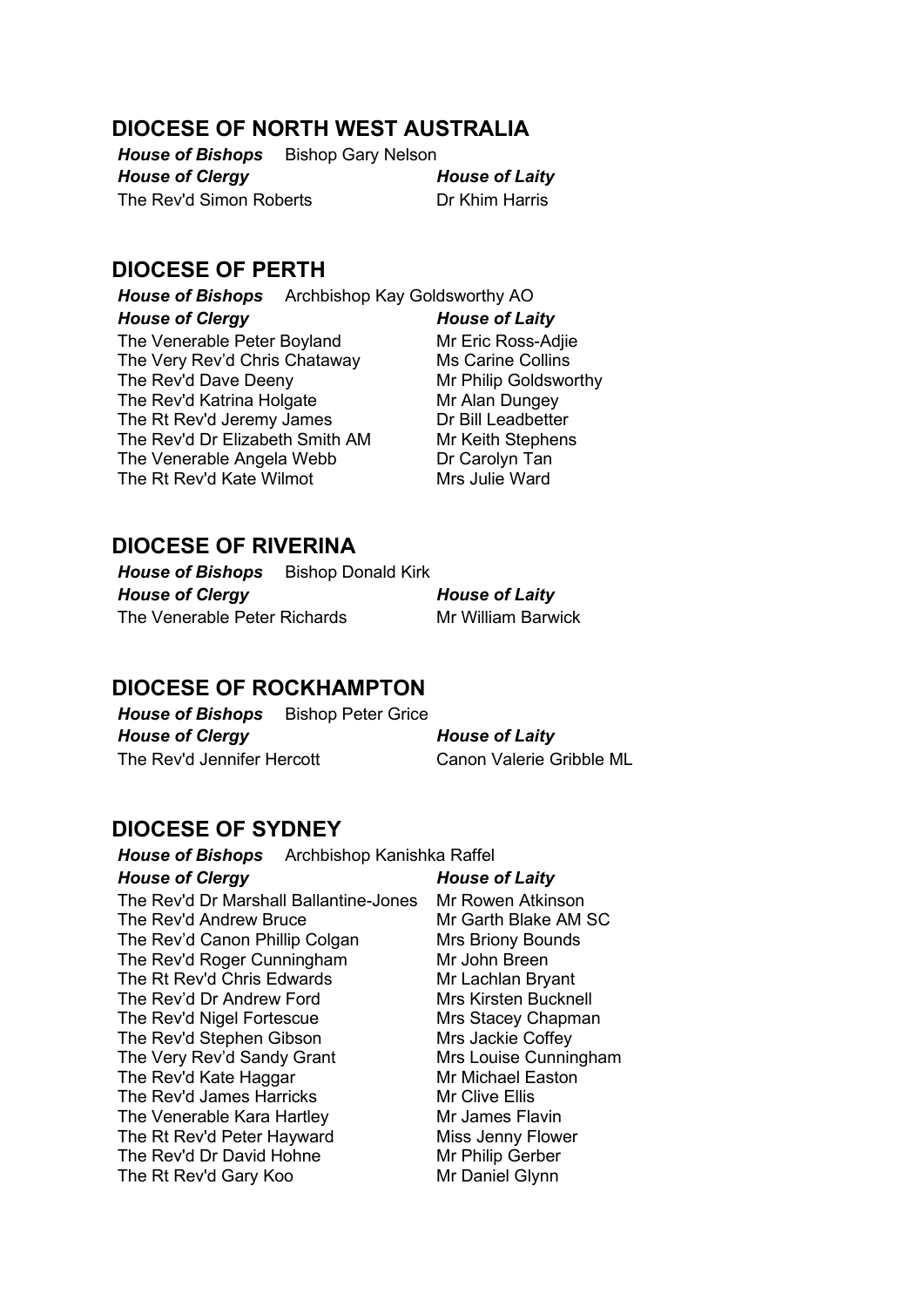- The Rt Rev'd Rick Lewers Mr Greg Hammond OAM<br>The Rt Rev'd Peter Lin Mrs Fiona Henderson The Rt Rev'd Peter Lin<br>
The Rev'd Timothy Mildenhall
Mr Paul Larby The Rev'd Timothy Mildenhall The Rev'd Kerrie Newmarch Mr Steve Lucas The Rt Rev'd Ross Nicholson Mr Doug Marr The Rev'd Andrew Nixon Mr Michael Meek SC The Rev'd Caitlin Orr Mr Craig Moore The Rev'd David Ould Dr Barry Newman The Rev'd Gavin Parsons<br>
The Rev'd Gavin Poole Mr Malcolm Purvis The Rev'd Gavin Poole The Rev'd Jason Ramsay Mrs Catherine Rich The Rt Rev'd Malcolm Richards Dr Laurie Scandrett The Rev'd Canon Craig Roberts **Dr Claire Smith Dr Rev'd Andrew Schmidt** Dr Karin Sowada The Rev'd Andrew Schmidt<br>
The Rt Rev'd Dr Michael Stead<br>
Mr Mark Streeter The Rt Rev'd Dr Michael Stead The Rev'd Canon Dr Mark Thompson Dr Andrew Tong The Rev'd Peter Tong **Dr Robert Tong AM** The Rev'd Dr Danielle Treweek Ms Jane Tooher The Rev'd Zac Veron Ms Nicola Warwick-Mayo The Rev'd James Warren Mr Rob Wicks The Rev'd Cath Wynn Jones The Hon Peter Young AO QC
- 

## **DIOCESE OF TASMANIA**

*House of Bishops* Bishop Richard Condie *House of Clergy House of Laity* The Venerable Stephen Carnaby Dr Richard Lord The Venerable Dane Courtney Mrs Audrey Mills The Very Rev'd Richard Humphrey Mr James Oakley

## **DIOCESE OF THE MURRAY**

**House of Bishops** Bishop Keith Dalby *House of Clergy House of Laity* The Very Rev'd David Price Mr Murray McFarlane

## **DIOCESE OF THE NORTHERN TERRITORY**

**House of Bishops** Bishop Gregory Anderson *House of Clergy House of Laity* The Rev'd Kate Beer **Dr Michael Tong** 

## **DIOCESE OF WANGARATTA**

*House of Bishops* Bishop Clarence Bester *House of Clergy House of Laity* The Very Rev'd Ken Goodger Dr Jane Freemantle